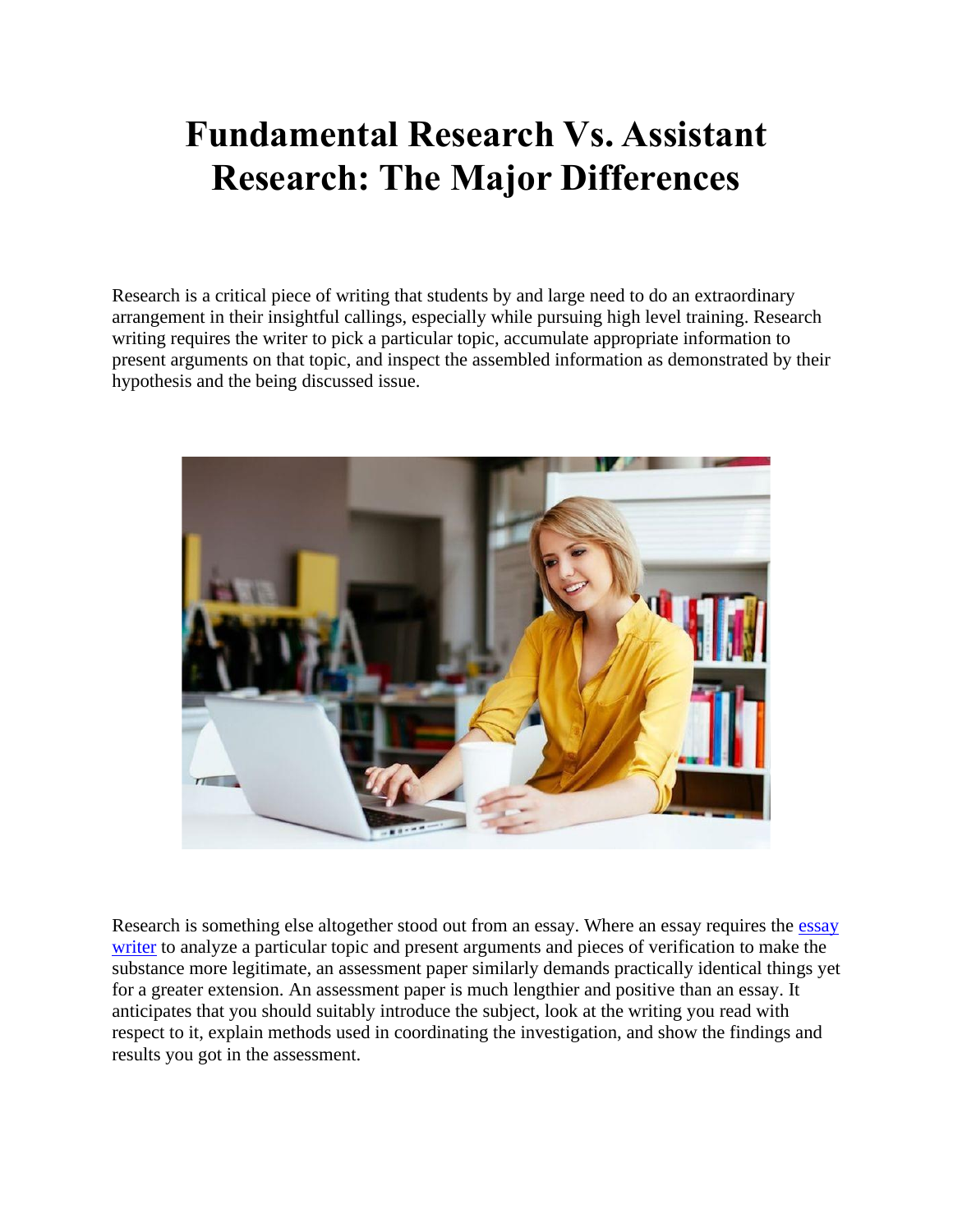Accepting you are consigned research, the primary thing that comes to your mind will be the means by which to accumulate the information and information when I [write my essay](https://writemyessayfast.net/) . The reaction is that you need to finish up what kind of information assortment process you require. Is it genuine that you will accumulate the information considering your own assessments, or could you say you will use the for the most part assembled information? The two kinds of methods that depict these information assortment ways are known as fundamental and assistant assessment.

Right when you do research, you can either assemble all of the information yourself straightforwardly - known as the fundamental assessment - or insinuate various sources and use the information recently got and used in various pieces of investigation - known as discretionary assessment. The guideline perspective that perceives the two kinds of investigation remembers the help of the real examiners for social event the information. This article will highlight some of the key qualifications that exist among fundamental and discretionary sorts of assessment methods, which can probably help you with finishing up what strategy you should implement in your forthcoming investigation assignment.

Fundamental assessment, as portrayed earlier, is the method of social affair information that requires the expert to straightforwardly share during the time spent information assortment. While driving fundamental investigation, the examiner doesn't use any current information, but they accumulate unrefined information by coordinating experiments and assessment themselves. The information accumulated in fundamental assessment has a spot with the researcher, and the individual being referred to gets total liability regarding. Fundamental investigation is difficult to lead. You need to utilize different marvelous and burdensome methods to accumulate the information and research it. By and large, experts approach qualified gatherings and staff to help them with driving assessment using legitimate amenities. To coordinate fundamental assessment, different methods can be used. These consolidate open and close-completed audits, overviews, plans, insights, focus social occasions, and meetings. While get-together fundamental information, the researcher needs to straightforwardly contact the subjects. For instance, if you are using outlines, you will hand them out to your vested party to fill them. Fundamental investigation is important as it gives the investigators complete liability regarding information, and not in any way like assistant assessment, the information being used is unique and true blue.

Discretionary assessment incorporates the assortment of already existing information. This sort of method needn't bother with the expert to be straightforwardly connected with the assortment of information. In essential words, using presently assembled information from various sources and involving them in your assessment. This information can be taken from assessment, affiliations, associations, libraries, and the web. The experts don't have any liability regarding assistant information and they need to fittingly reference the main source in their assessment. In discretionary investigation, you truly need to collect information from different sources. These sources will either be free or anticipate that you should pay a cost to get to them. Discretionary